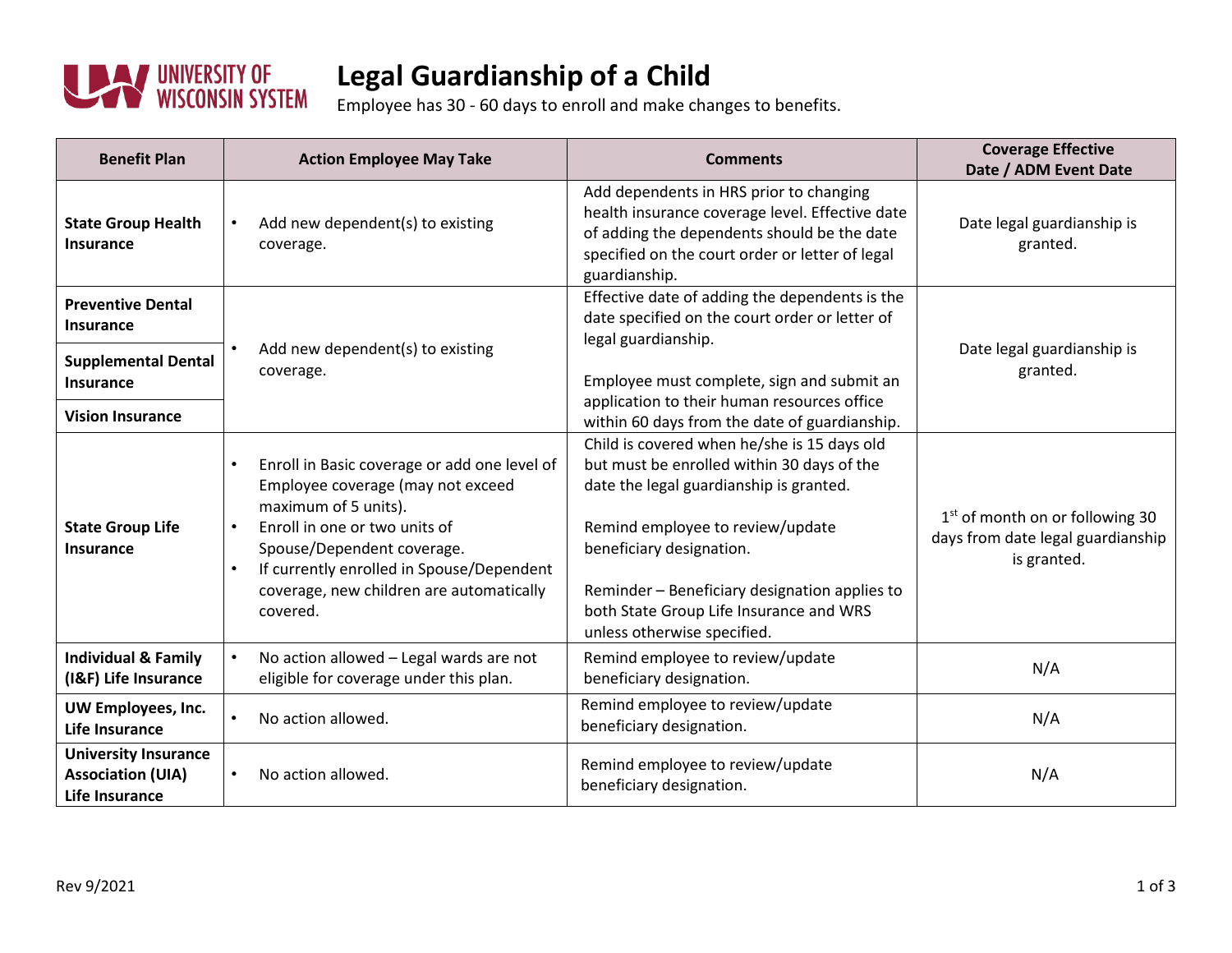

## **Legal Guardianship of a Child**

Employee has 30 - 60 days to enroll and make changes to benefits.

| <b>Benefit Plan</b>                                                       | <b>Action Employee May Take</b>                                                                                                                                                                                                                              | <b>Comments</b>                                                                                                                                                                                                                                                          | <b>Coverage Effective</b><br>Date / ADM Event Date                                             |
|---------------------------------------------------------------------------|--------------------------------------------------------------------------------------------------------------------------------------------------------------------------------------------------------------------------------------------------------------|--------------------------------------------------------------------------------------------------------------------------------------------------------------------------------------------------------------------------------------------------------------------------|------------------------------------------------------------------------------------------------|
| <b>Accidental Death &amp;</b><br><b>Dismemberment</b><br>(AD&D) Insurance | May add/change/cancel coverage at any<br>$\bullet$<br>time.<br>If currently enrolled in Family coverage,<br>$\bullet$<br>new children are automatically covered.                                                                                             | Remind employee to review/update<br>beneficiary designation.                                                                                                                                                                                                             | 1 <sup>st</sup> of month on or following date<br>application is received.                      |
| <b>Accident Insurance</b>                                                 | Add new dependent(s) to existing<br>$\bullet$<br>coverage.                                                                                                                                                                                                   | Employee must complete, sign and submit an<br>application to their human resources office<br>within 60 days from the date of guardianship.<br>Remind employee to review/update<br>beneficiary designation for accidental death<br>& dismemberment provision of the plan. | Date legal guardianship is<br>granted.                                                         |
| <b>Flexible Spending</b><br><b>Account (FSA)</b>                          | Health Care FSA/Limited Purpose FSA:<br>May enroll or increase current election<br>due to gaining of dependent(s).<br>Dependent Day Care FSA:<br>May enroll or increase current election<br>$\bullet$<br>due to gaining of dependent(s) less than<br>age 13. | Employee must submit Change of Election<br>form.                                                                                                                                                                                                                         | <b>FSA Event:</b><br>Date legal guardianship is granted.                                       |
| <b>Health Savings</b><br><b>Account (HSA)</b>                             | May change/cancel contributions at any<br>$\bullet$<br>time.                                                                                                                                                                                                 | Can claim child's expenses if they meet the<br>definition of a qualifying child or qualifying<br>relative.                                                                                                                                                               | <b>FSA Event:</b><br>1 <sup>st</sup> day of the payroll where the<br>change becomes effective. |
| <b>Income Continuation</b><br>Insurance                                   | No action allowed.<br>$\bullet$                                                                                                                                                                                                                              | None                                                                                                                                                                                                                                                                     | N/A                                                                                            |
| <b>Wisconsin Retirement</b><br>System (WRS)                               | $\bullet$<br>No action allowed.                                                                                                                                                                                                                              | Remind employee to review/update<br>beneficiary designation (same as State Group<br>Life Insurance).                                                                                                                                                                     | N/A                                                                                            |
| UW 403(b)<br>Supplemental<br><b>Retirement Program</b><br>(SRP)           | May add/change/cancel election at any<br>$\bullet$<br>time.                                                                                                                                                                                                  | Must set up account with provider directly<br>and then submit Salary Reduction Agreement<br>(SRA) to payroll office.<br>Remind employee to review/update<br>beneficiary designation.                                                                                     | <b>SAV Event:</b><br>1 <sup>st</sup> day of the payroll where the<br>change becomes effective. |